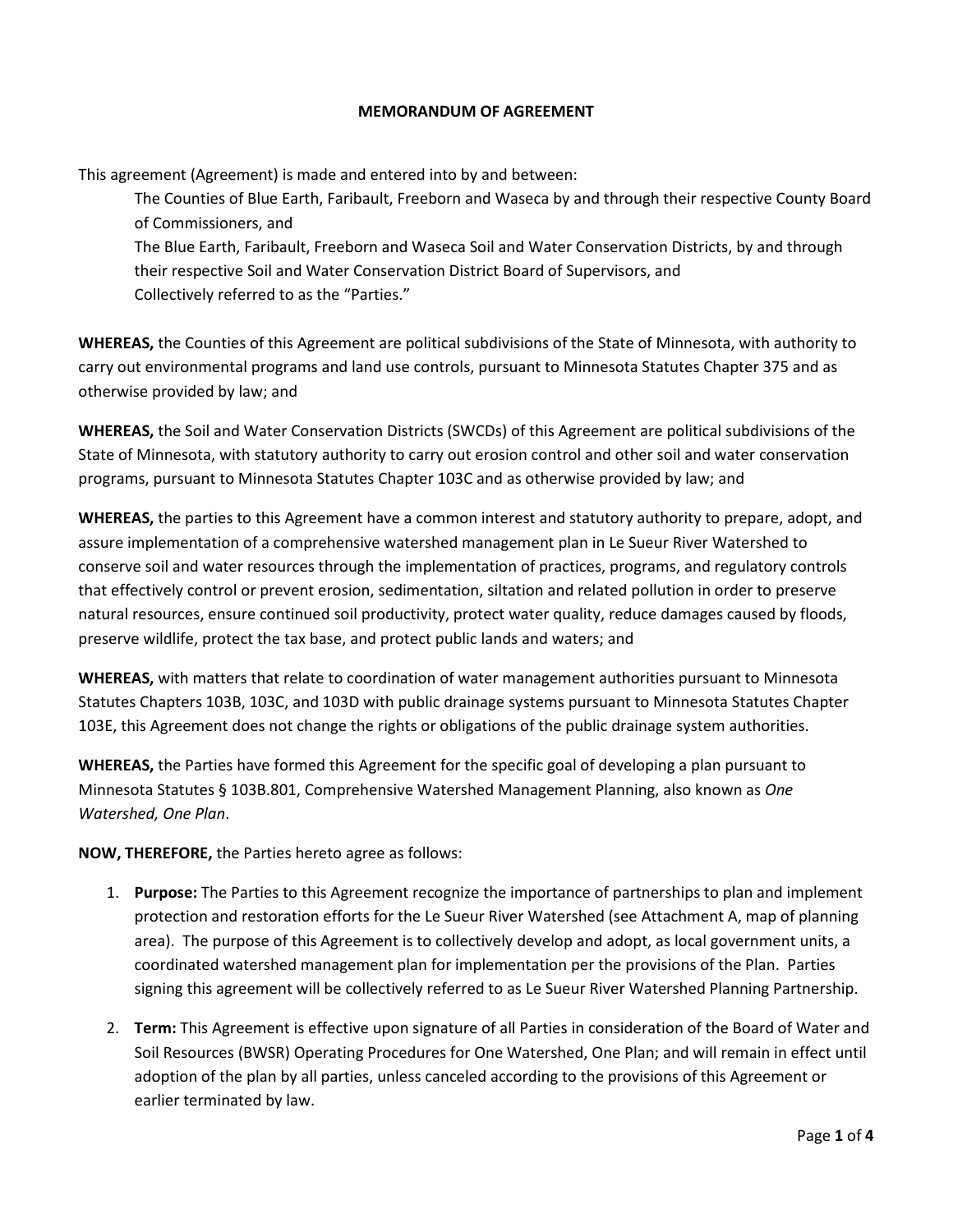- 3. **Adding Additional Parties:** A qualifying party desiring to become a member of this Agreement shall indicate its intent by adoption of a board resolution prior to June 30, 2020. The party agrees to abide by the terms and conditions of the Agreement; including but not limited to the bylaws, policies and procedures adopted by the Policy Committee.
- 4. **Withdrawal of Parties:** A party desiring to leave the membership of this Agreement shall indicate its intent in writing to the Policy Committee in the form of an official board resolution. Notice must be made at least 30 days in advance of leaving the Agreement.

# 5. **General Provisions**:

- a. **Compliance with Laws/Standards:** The Parties agree to abide by all federal, state, and local laws; statutes, ordinances, rules and regulations now in effect or hereafter adopted pertaining to this Agreement or to the facilities, programs, and staff for which the Agreement is responsible.
- b. **Indemnification:** Each party to this Agreement shall be liable for the acts of its officers, employees or agents and the results thereof to the extent authorized or limited by law and shall not be responsible for the acts of any other party, its officers, employees or agents. The provisions of the Municipal Tort Claims Act, Minnesota Statute Chapter 466 and other applicable laws govern liability of the Parties. To the full extent permitted by law, actions by the Parties, their respective officers, employees, and agents pursuant to this Agreement are intended to be and shall be construed as a "cooperative activity." It is the intent of the Parties that they shall be deemed a "single governmental unit" for the purpose of liability, as set forth in Minnesota Statutes § 471.59, subd. 1a(a). For purposes of Minnesota Statutes § 471.59, subd. 1a(a) it is the intent of each party that this Agreement does not create any liability or exposure of one party for the acts or omissions of any other party.
- c. **Records Retention and Data Practices:** The Parties agree that records created pursuant to the terms of this Agreement will be retained in a manner that meets their respective entity's records retention schedules that have been reviewed and approved by the State in accordance with Minnesota Statutes § 138.17. The Parties further agree that records prepared or maintained in furtherance of the agreement shall be subject to the Minnesota Government Data Practices Act. At the time this agreement expires, all records will be turned over to the Waseca County Planning and Zoning Department for continued retention.
- d. **Timeliness:** The Parties agree to perform obligations under this Agreement in a timely manner and keep each other informed about any delays that may occur.
- e. **Extension:** The Parties may extend the termination date of this Agreement upon agreement by all Parties.

## 6. **Administration:**

a. **Establishment of Committees for Development of the Plan.** The Parties agree to designate one representative, who must be an elected or appointed member of the governing board, to a Policy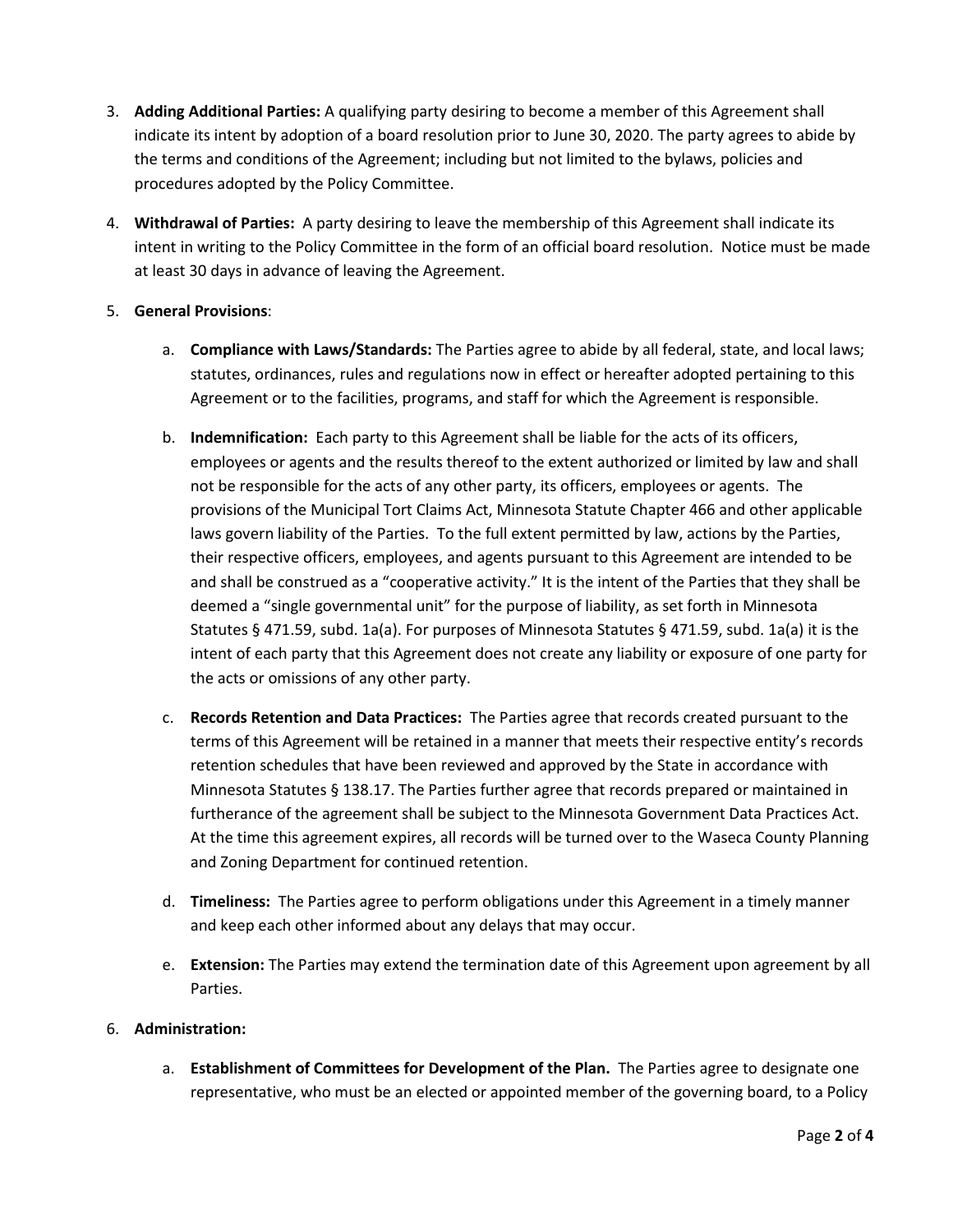Committee for development of the watershed-based plan and may appoint of one or more technical representatives to an Advisory Committee for development of the plan in consideration of the BWSR Operating Procedures for One Watershed, One Plan.

- i. The Policy Committee will meet as needed to decide on the content of the plan, serve as a liaison to their respective boards, and act on behalf of their Board. Each representative shall have one vote.
- ii. Each governing board may choose one alternate to serve on the Policy Committee as needed in the absence of the designated member.
- iii. The Policy Committee will establish bylaws by the first official meeting to describe the functions and operations of the committee(s).
- iv. The Advisory Committee will meet monthly or as needed to assist and provide technical support and make recommendations to the Policy Committee on the development and content of the plan. Members of the Advisory Committee may not be a current board member of any of the Parties.
- v. The Steering Team will meet as needed to provide logistical organization of the planning process and associated meetings. The Steering Team will also distill feedback from the Advisory Committee and provide direction to the consultant(s).
- b. **Submittal of the Plan.** The Policy Committee will recommend the plan to the Parties of this agreement. The Policy Committee will be responsible for initiating a formal review process for the watershed-based plan conforming to Minnesota Statutes Chapters 103B and 103D, including public hearings. Upon completion of local review and comment, and approval of the plan for submittal by each party, the Policy Committee will submit the watershed-based plan jointly to BWSR for review and approval.
- c. **Adoption of the Plan.** The Parties agree to adopt and begin implementation of the plan within 120 days of receiving notice of state approval, and provide notice of plan adoption pursuant to Minnesota Statutes Chapters 103B and 103D.
- 7. **Fiscal Agent:** Waseca County Soil and Water Conservation District will act as the fiscal agent for the purposes of this Agreement and agrees to:
	- a. Accept all responsibilities associated with the implementation of the BWSR grant agreement for developing a watershed-based plan.
	- b. Perform financial transactions as part of grant agreement and contract implementation.
	- c. Provide for strict accountability of all funds, report (or accurately record) all receipts and disbursements, and annually provide a full, accurate, and complete audit report.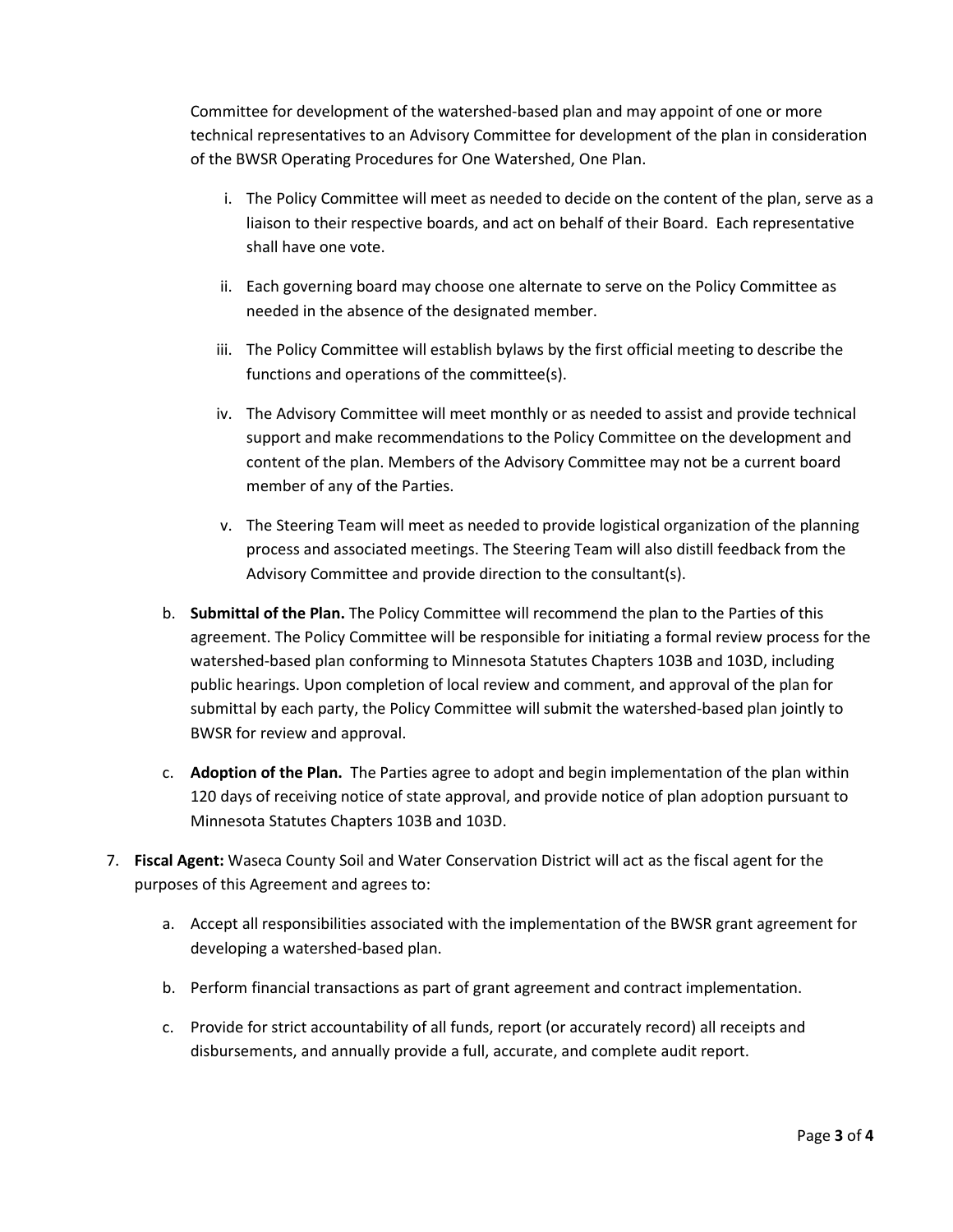- d. Provide the Policy Committee with the records necessary to describe the financial condition of the BWSR grant agreement.
- e. Retain fiscal records consistent with the agent's records retention schedule until termination of the agreement (at that time, records will be turned over to the Waseca County Planning and Zoning Department.
- 8. **Grant Administration**: Waseca County Water Resource Specialist will act as the grant administrator for the purposes of this Agreement and agrees to provide the following services:
	- a. Accept all day-to-day responsibilities associated with the implementation of the BWSR grant agreement for developing a watershed-based plan, including being the primary BWSR contact for the *One Watershed, One Plan* Grant Agreement and being responsible for BWSR reporting requirements associated with the grant agreement.
	- b. Provide the Policy Committee with the records necessary to describe the planning condition of the BWSR grant agreement.
- 9. **Authorized Representatives:** The following persons will be the primary contacts for all matters concerning this Agreement:

# Waseca County **Waseca SWCD**

Water Resource Specialist **District Administrator** District Administrator 300 North State St. Waseca, MN 56093 105 22nd Ave NE, Waseca, MN 56093 Telephone: (507) 835-0615 Telephone: (507) 835-4800 ext 3

**Blue Earth County Blue Earth SWCD** Julie Conrad or successor Jerad Bach or successor Land Use and Natural Resources Planner **District Administrator** 410 S 5th St. PO Box 3566, Mankato, MN 56001 1106 Victory Dr. Suite #5, Mankato, MN 56001 Telephone: (507) 304-4381 Telephone: (507) 345-4744

Faribault County Faribault SWCD Brandee Douglas or successor **Michele Stindtman or successor** GIS Coordinator District Administrator 415 S Grove St. Ste 8, Blue Earth, MN 56013 415 S Grove St. Ste 8, Blue Earth, MN 56013 Telephone: (507) 526-2388 Telephone: (507) 526-2388

Freeborn County Freeborn SWCD Rachel Wehner or successor **Brenda Lageson or successor** Environmental Health Coordinator District Administrator Telephone: (507) 377-5673 Telephone: (507)373-5607 ext 3

Haley Byron or successor **Mark Schaetzke or successor** Mark Schaetzke or successor

411 Boradway S, Albert Lea, MN 56007 1400 West Main St. Albert Lea, MN 56007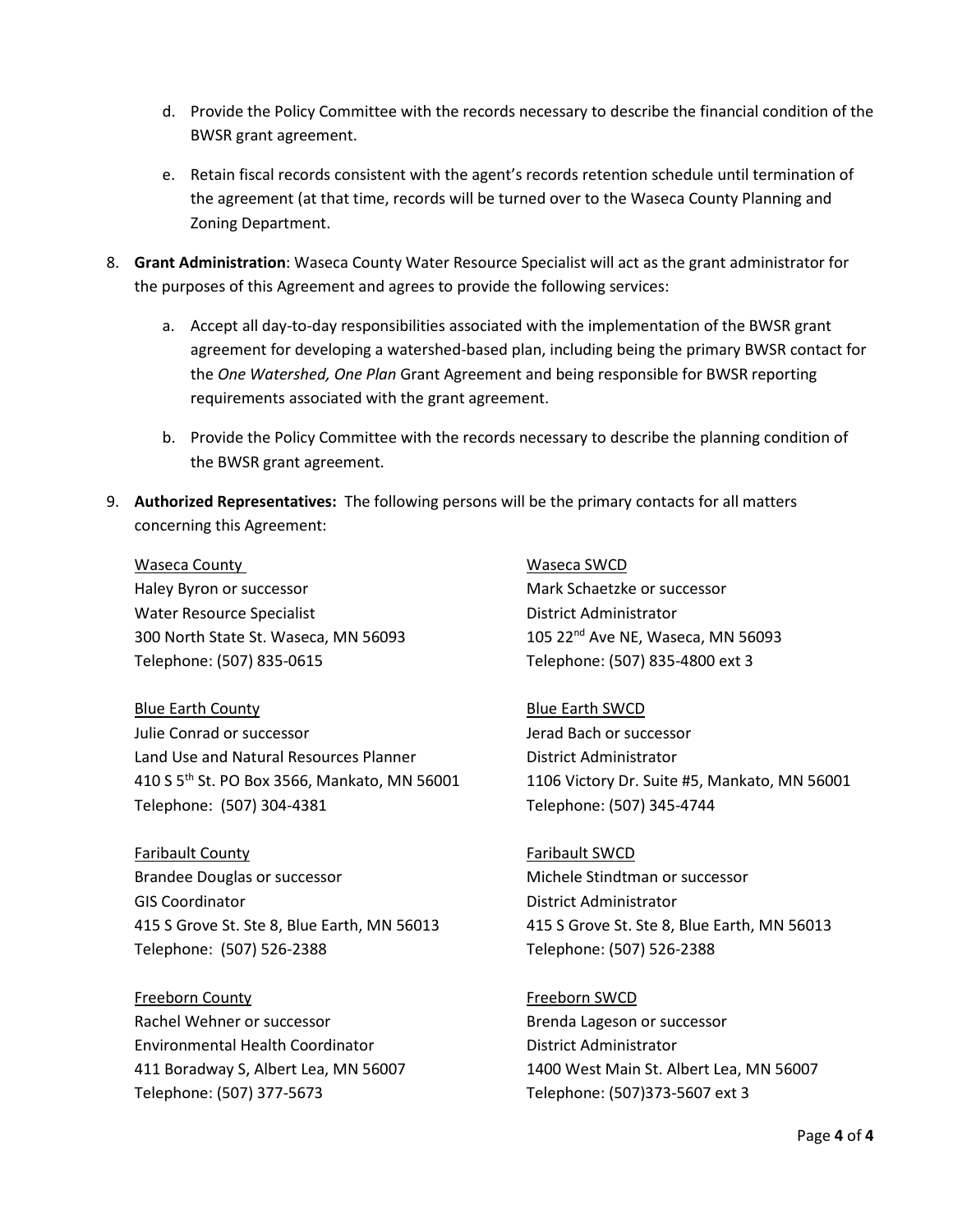# **ATTACHMENT A: Planning Boundary Map**

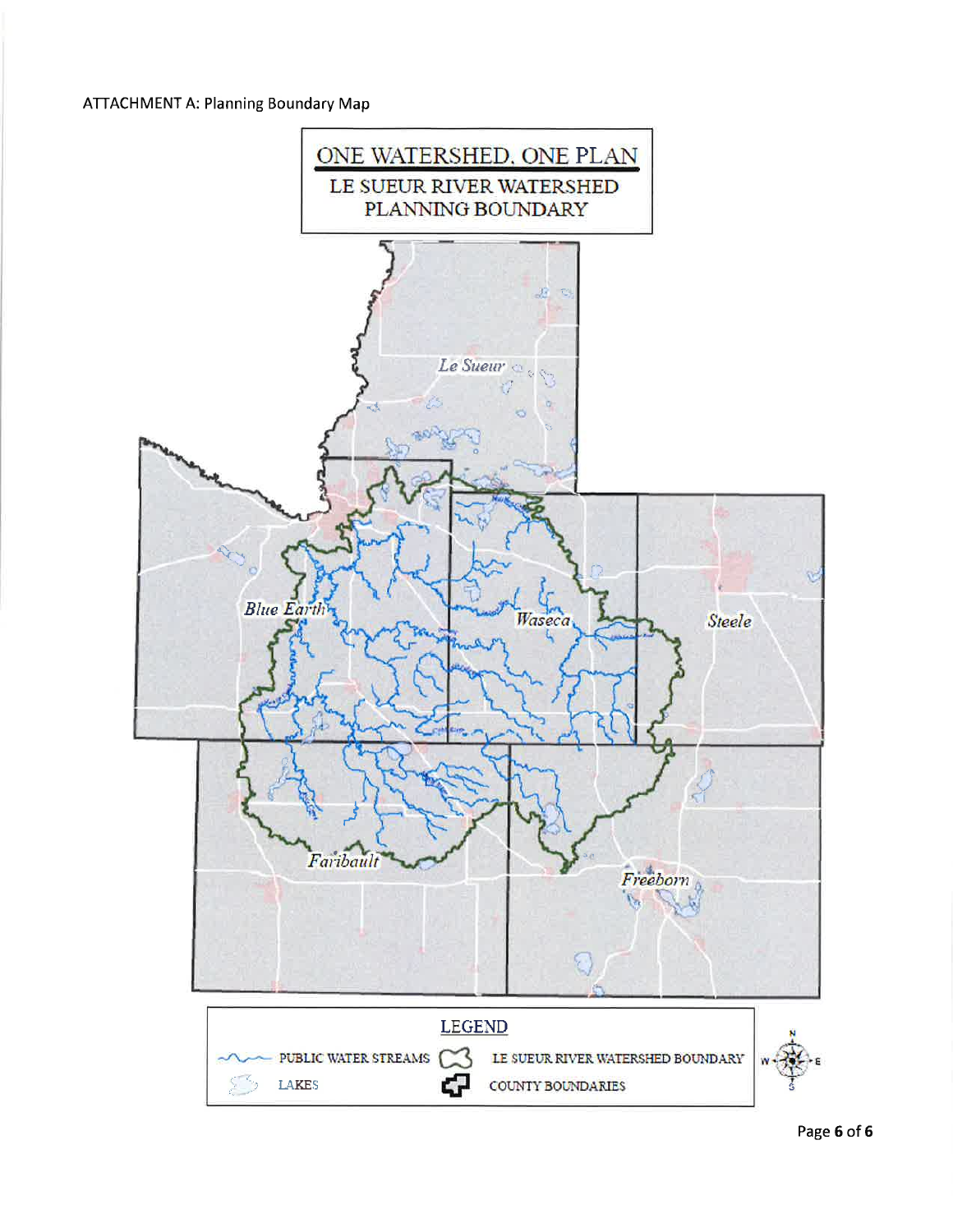PARTNER: Blue Earth County

APPROVED:

BY:

 $5 - 19$ 207 D  $\omega$ wey 1. Vance Stuerenberg, Chairperson Date

obeit W. Meyer  $5 - 19 - 2020$ BY: Date

Robert W. Meyer, County Administrator

APPROVED AS TO FORM (use if necessary)

BY:

**County Attorney** 

Date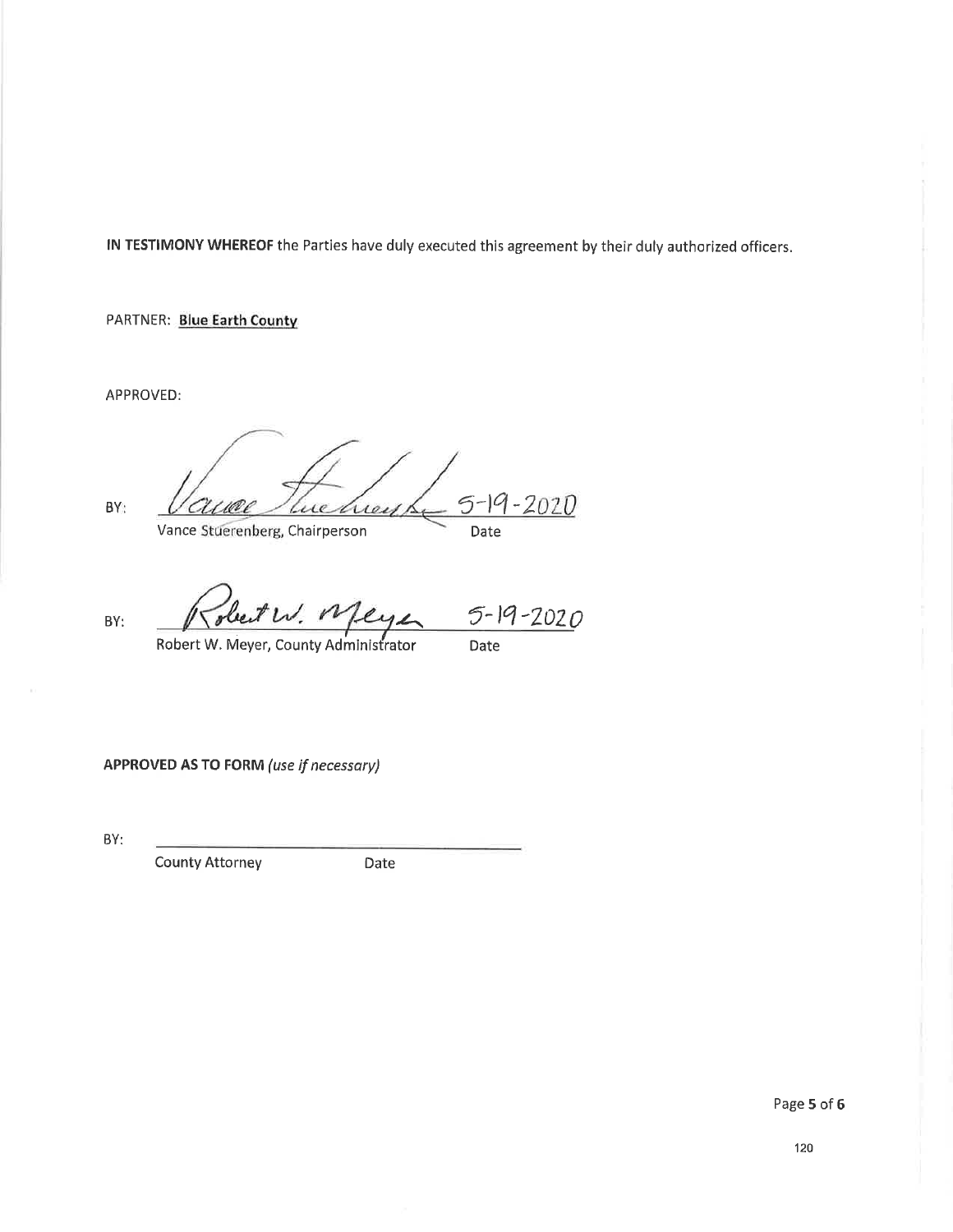PARTNER: Blue Earth SWCD

APPROVED:

 $\frac{5.7 - 2020}{\text{Date}}$ BY: **Board Chair** 

BY:

District Manager or Administrator

Date

 $5<sub>1</sub>$ 

/<br>2⇔

**APPROVED AS TO FORM (use if necessary)** 

BY:

**County Attorney** 

Date

 $\mathbf{q}$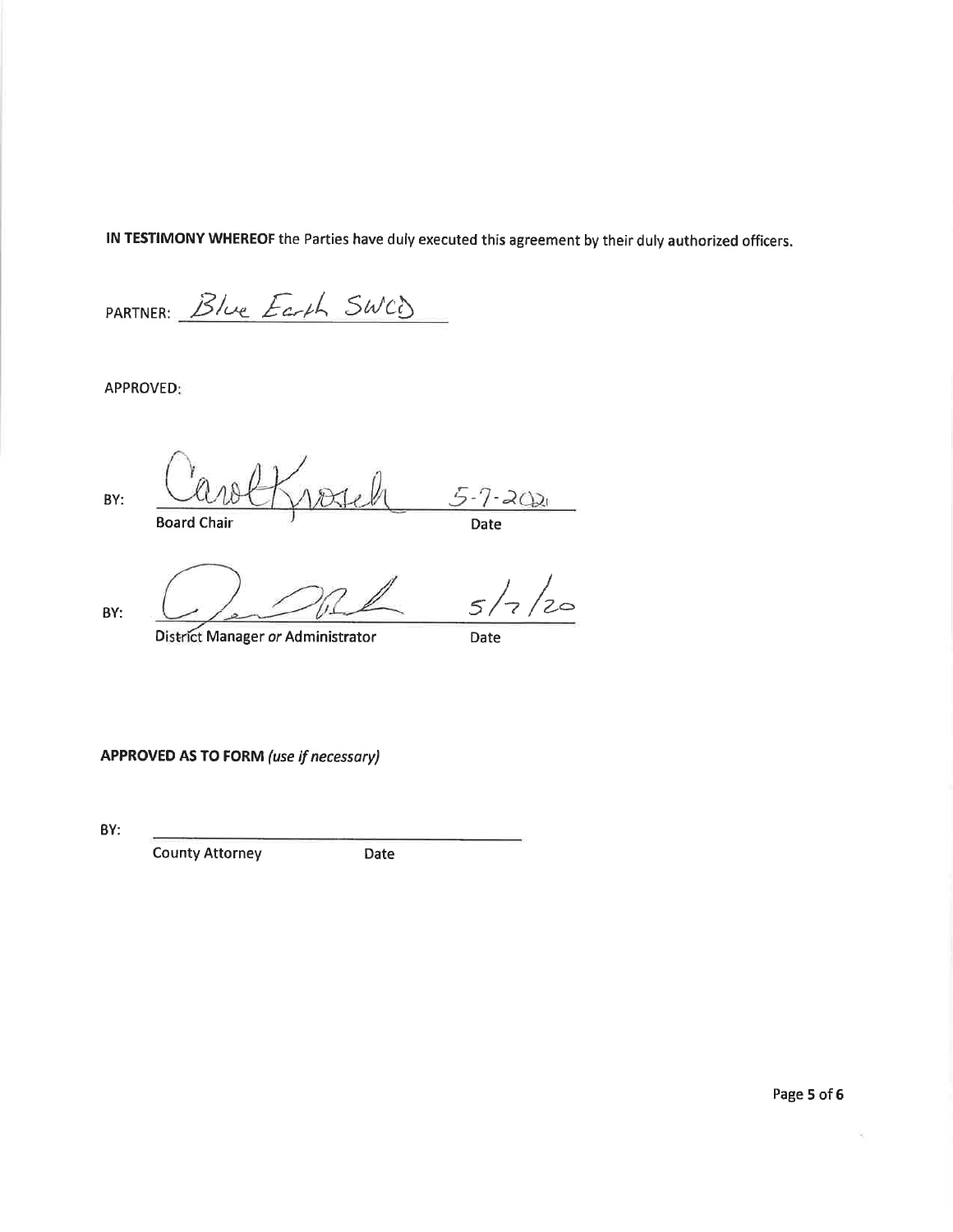PARTNER: FARIBAULT COUNTY

APPROVED:

 $5/5/2020$ <u>Som Warmha</u> BY:

BY:

BY:

District Manager or Administrator

Date

APPROVED AS TO FORM (use if necessary)

 $M_{\text{avg}}7.2020$ County Attorney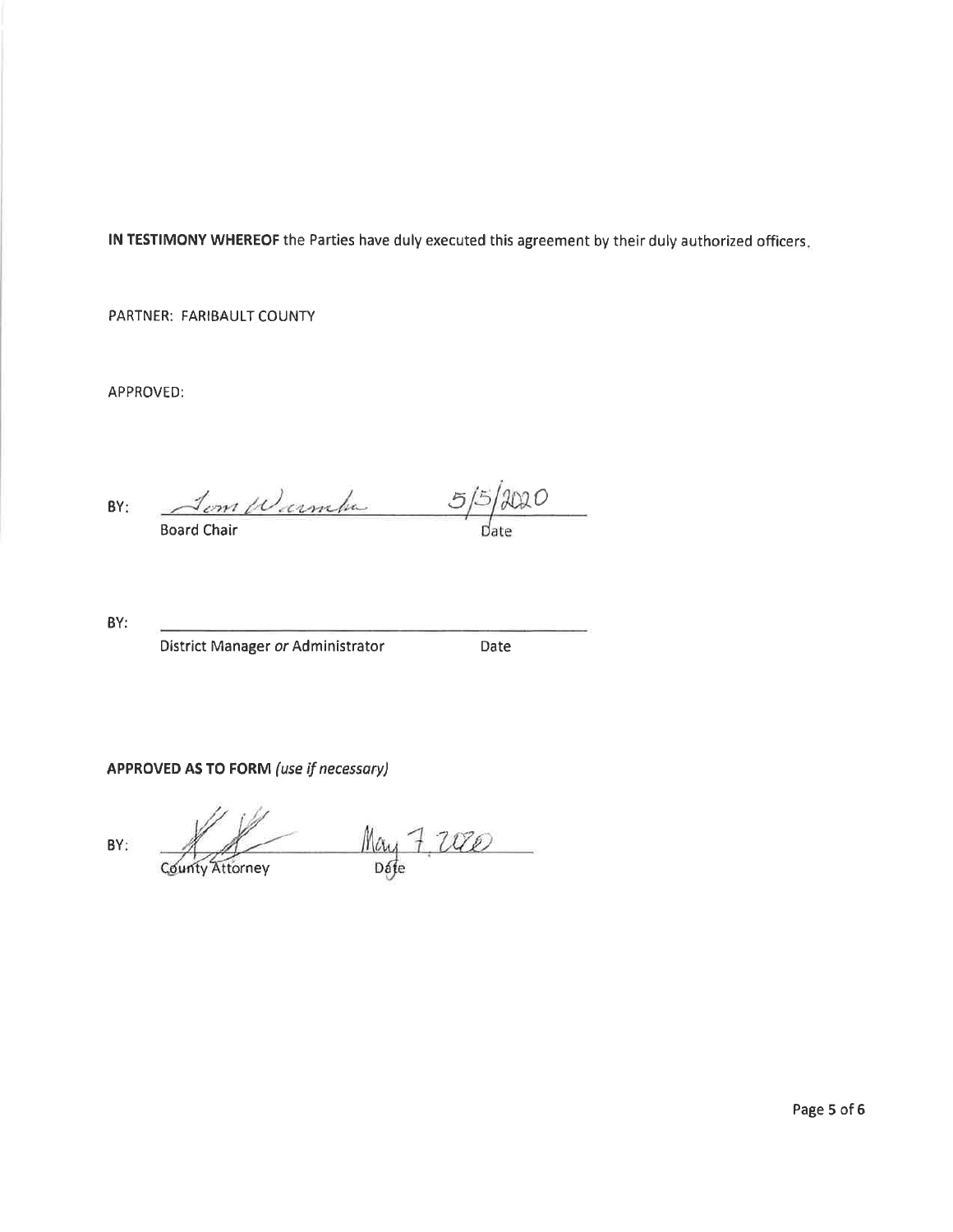PARTNER: Faribay H 5WCD

APPROVED:

er Bell 5-13-20<br>Ob Bell 5-13-20<br>Welc Suncerman BY: Board Chair BY: District Manager/Administrator Date

### **APPROVED AS TO FORM**

BY:

**County Attorney** 

Date

Page 5 of 6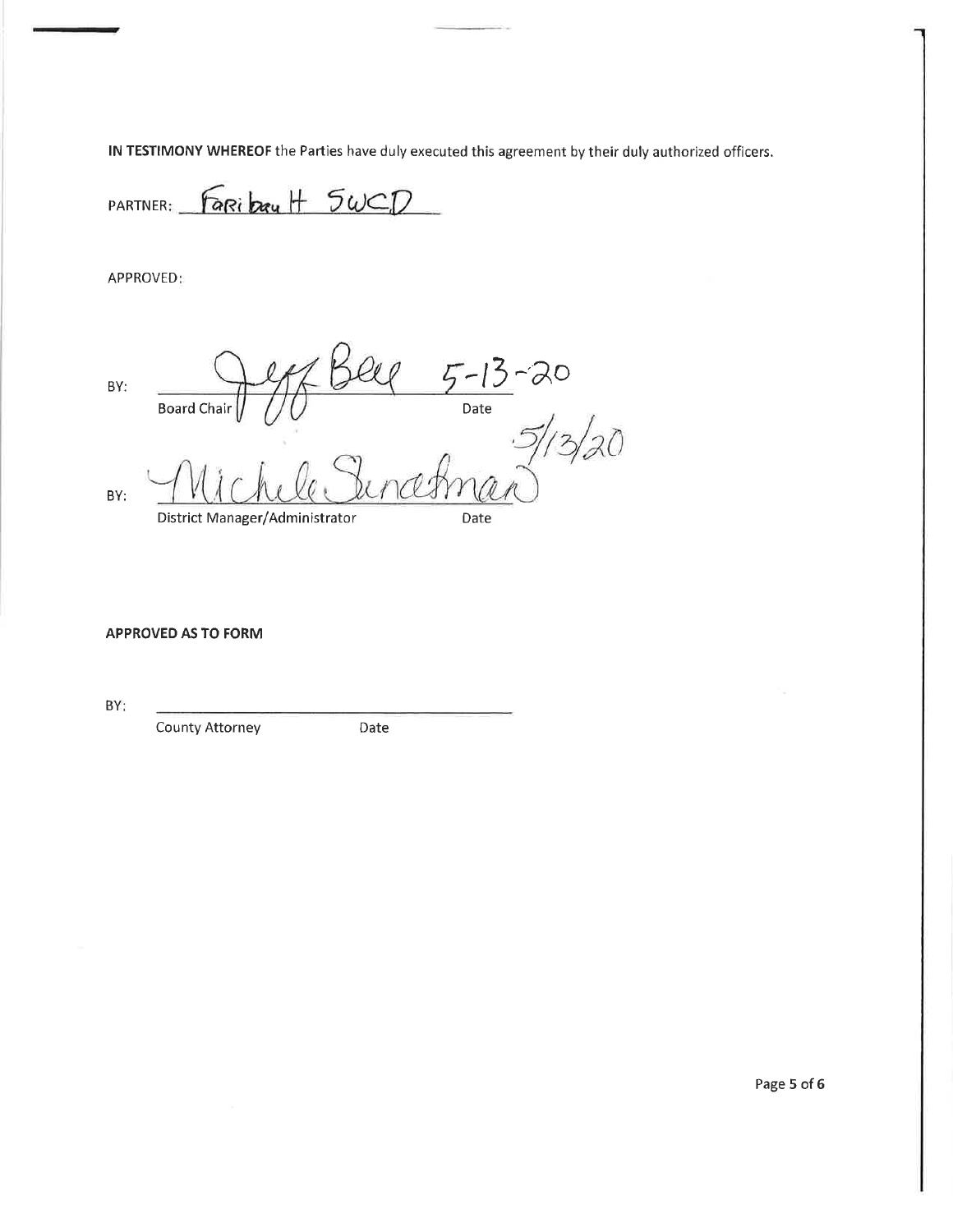PARTNER: Waspca County Suco

**APPROVED:** 

BY:

**Board Chair** 

Date

 $5 - 14 - 20$ 

BY:

District Manager or Administrator

Date

**APPROVED AS TO FORM (use if necessary)** 

BY:

**County Attorney** 

Date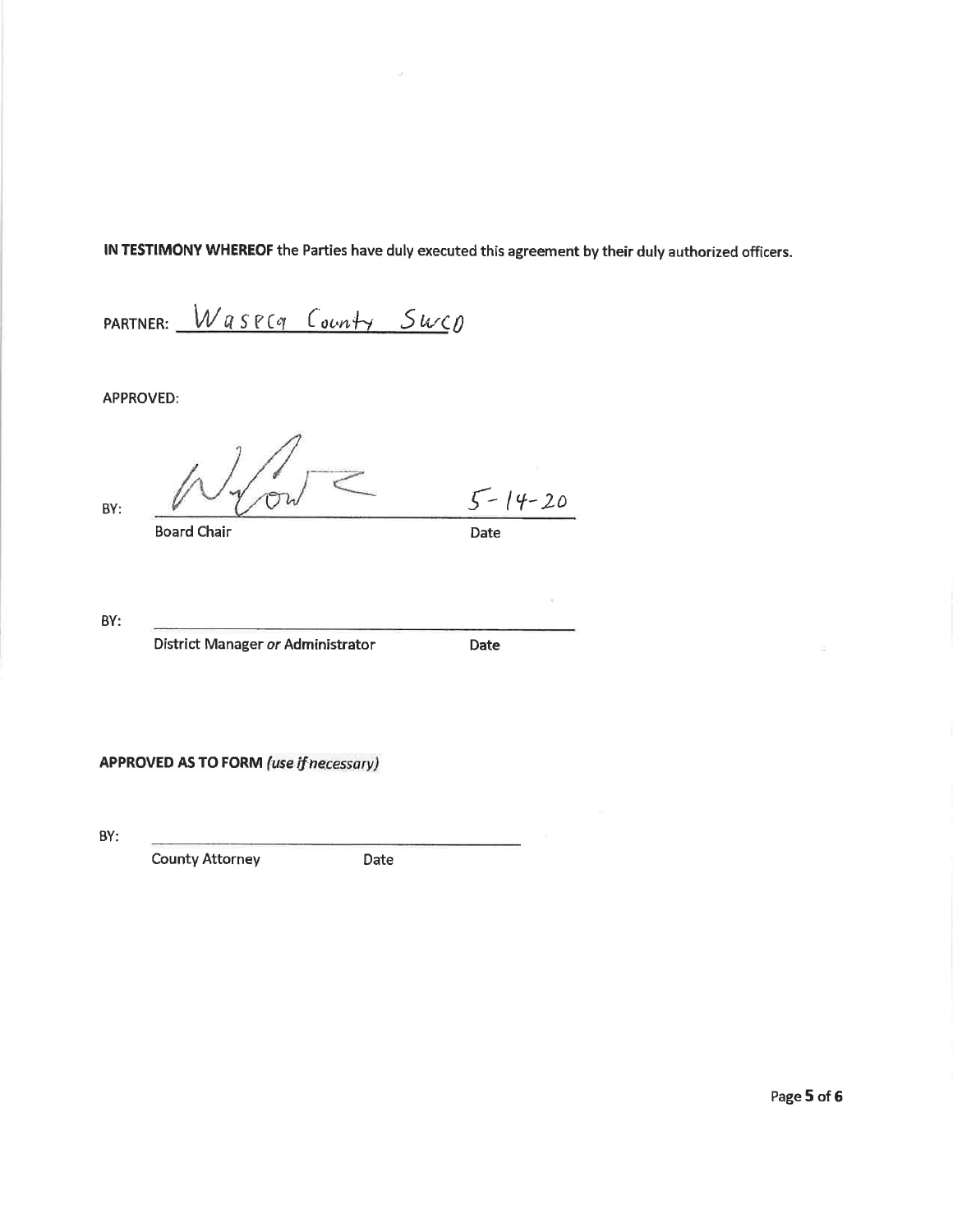**PARTNER: Waseca County** 

APPROVED:

 $\alpha$ 

 $\tilde{\Omega}=\tilde{\eta}$ 

 $5/19/20$ BY: Date Board Chair  $5/22/20$ m BY: Date Administrato

**APPROVED AS TO FORM** 

Shiho BY:

**County Attorney** 

Date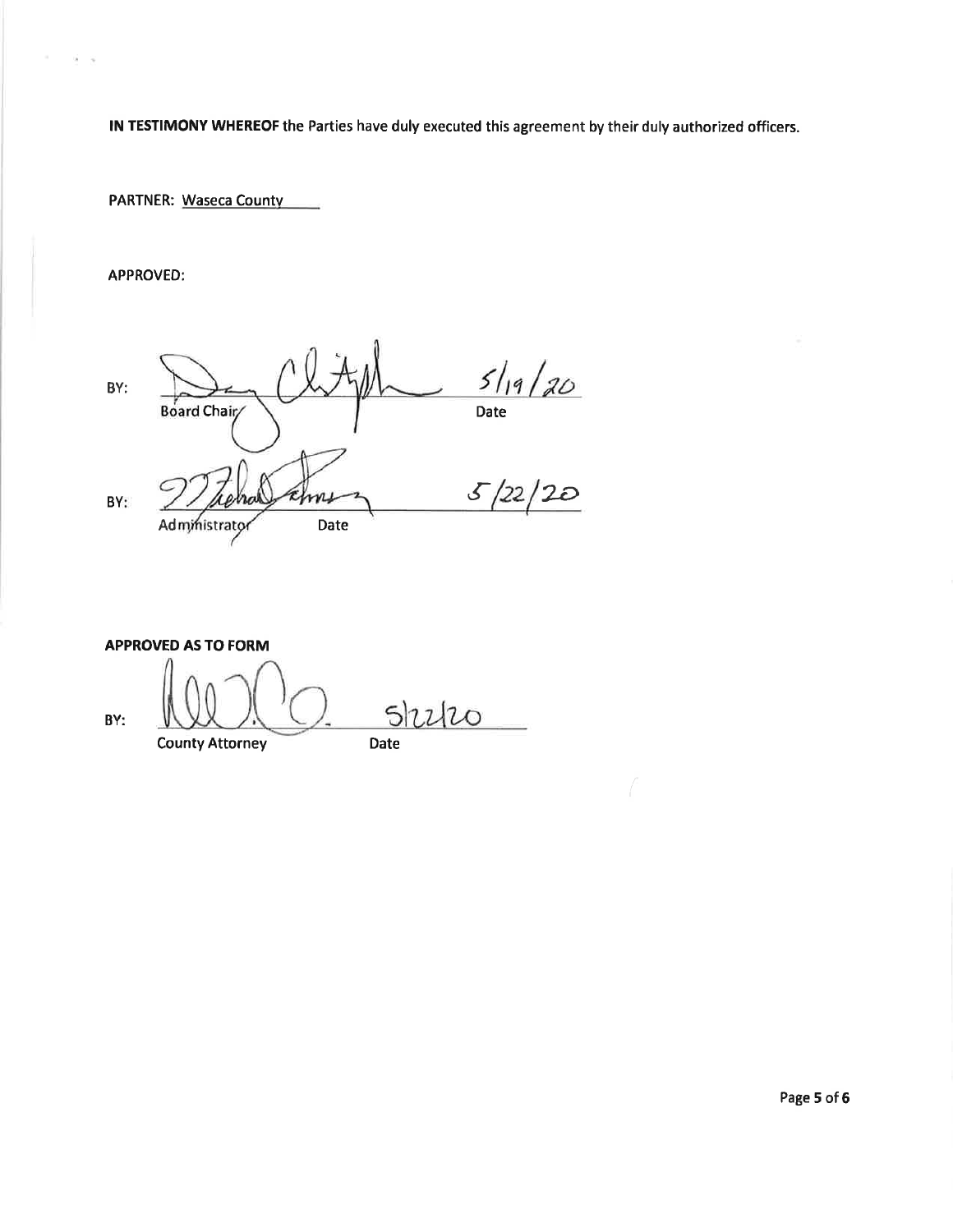**PARTNER: \_\_Freeborn County SWCD\_** 

**APPROVED:** 

BY:

6  $11202$ Date

**Board Chair** 

BY:

**Date** 

 $6/11/202$ 

**District Manager or Administrator** 

**APPROVED AS TO FORM (use if necessary)** 

BY:

**County Attorney** 

Date

Page 5 of 6